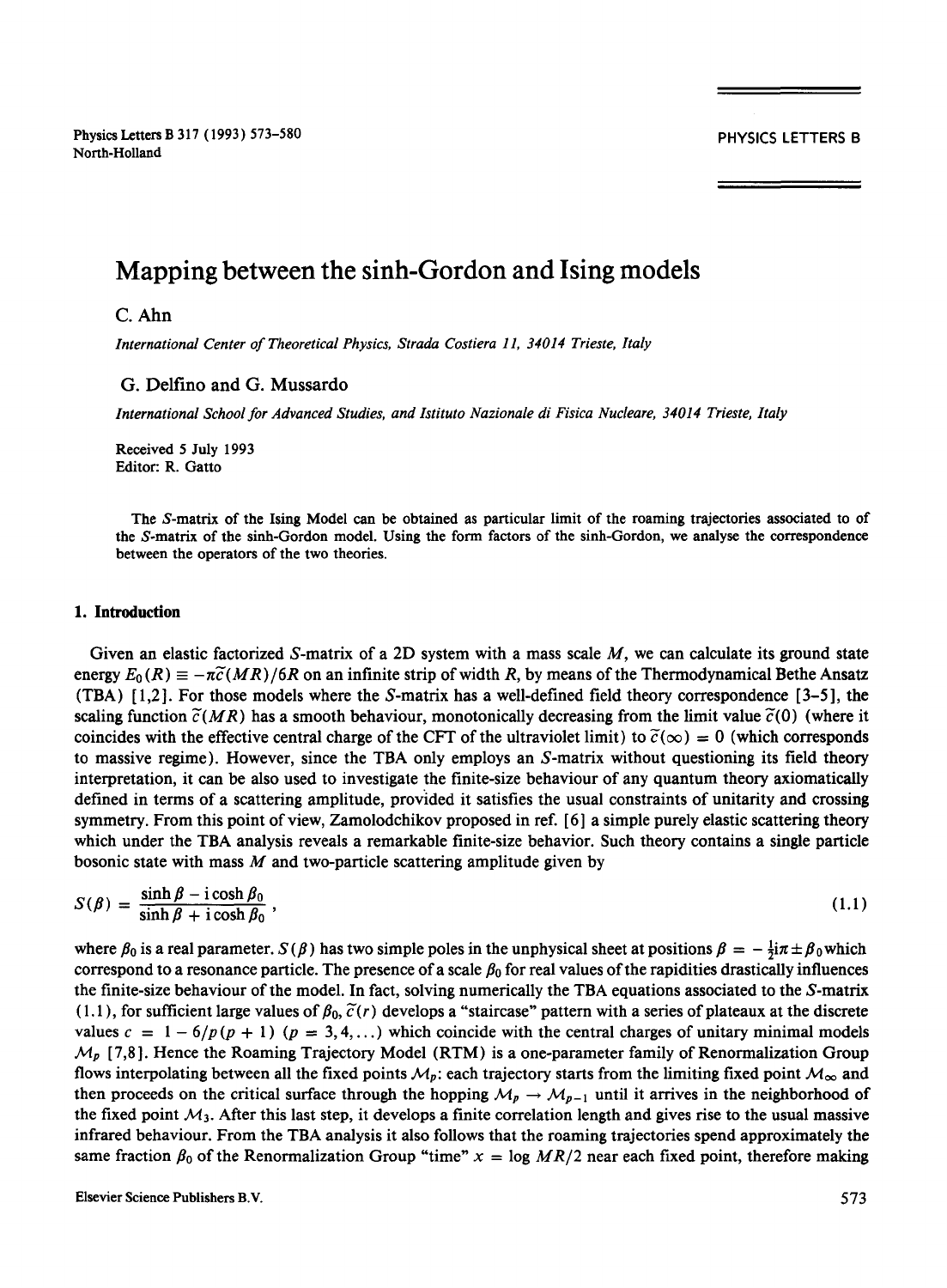more pronounced the multiple crossover phenomena for large values of  $\beta_0$ . Although a local interpretation of the RTM has been pursued in terms of conformal perturbation of the models  $M_p$  visiting along the trajectories [10], it is worth to consider the RTM as special analytic continuation of the sinh-Gordon model in such a way to take advantage of the recent exact solution of this model [ 11,12 ]. Purpose of this letter is to show, as simplest application of this idea, how to relate the operator content of the sinh-Gordon model to that of the Ising model which is the first jump in the staircase series.

# **2. The sinh-Gordon model**

# *2.1. Main features*

The sinh-Gordon Model (SGM) is a 2D Affine Toda Field Theory [13] with one bosonic field  $\phi(x)$  and bare action given by

$$
A = \int d^2x \left[ \frac{1}{2} (\partial_\mu \phi)^2 - \frac{M_0^2}{g^2} \cosh g \phi(x) \right].
$$
 (2.1)

The integrability of the model permits the determination of the factorizable elastic S-matrix which is given by [14]

$$
S(\beta, B) = \frac{\sinh \beta - i \sin \frac{1}{2} \pi B}{\sinh \beta + i \sin \frac{1}{2} \pi B},
$$
\n(2.2)

where  $B(g) = 2g^2/(8\pi + g^2)$ . For real values of the coupling constant g, the S-matrix has no poles in the physical sheet and consequently no bound states, but on the contrary it presents two zeroes at the crossing symmetric positions  $i\pi B/2$  and  $i\pi (2-B)/2$ . It is easy to see that in the analytical continuation  $B \to 1 \pm (2i/\pi)\beta_0$ the zeros move along a direction parallel to the real  $\beta$ -axis and the S-matrix (2.2) exactly coincides with the scattering amplitude of the RTM [6]. This observation becomes useful in the light of the fact that the SGM has been recently solved by computing the matrix elements of local operators.

#### *2.2. Form factors*

A complete knowledge of a QFT is encoded into the matrix elements of local operators  $\mathcal{O}_k$  on the asymptotic states, the so-called Form Factors (FF) [ 15 ]

$$
F_n^k(\beta_1,\ldots,\beta_n) = \langle 0|\mathcal{O}_k(0)|\beta_1,\ldots,\beta_n\rangle. \tag{2.3}
$$

In the case of the SGM at real coupling constant, the FF of local scalar operators have been determined in [ 11,12 ]. We briefly recall their main properties, referring the reader to the original references for their detailed discussion. They can be parameterized as

$$
F_n^k(\beta_1, ..., \beta_n) = H_n^k Q_n^k(x_1, ..., x_n) \prod_{i < j} \frac{F_{\min}(\beta_{ij})}{(x_i + x_j)},\tag{2.4}
$$

where  $x_i \equiv e^{\beta_i}$  and  $\beta_{ij} = \beta_i - \beta_j$ .  $F_{min}(\beta)$  is an analytic function given by

$$
F_{\min}(\beta, B) = \mathcal{N}(B) \, \mathcal{Z}(\beta, B),
$$
\n
$$
\mathcal{Z}(\beta, B) = \exp\left[8 \int\limits_{0}^{\infty} \frac{dx}{x} \frac{\sinh\left(\frac{1}{4}xB\right)\sinh\left(\frac{1}{2}x\left(1-\frac{1}{2}B\right)\right)\sinh\frac{1}{2}x}{\sinh^2 x}\sin^2\left(\frac{x\widehat{\beta}}{2\pi}\right)\right],
$$
\n(2.5)

574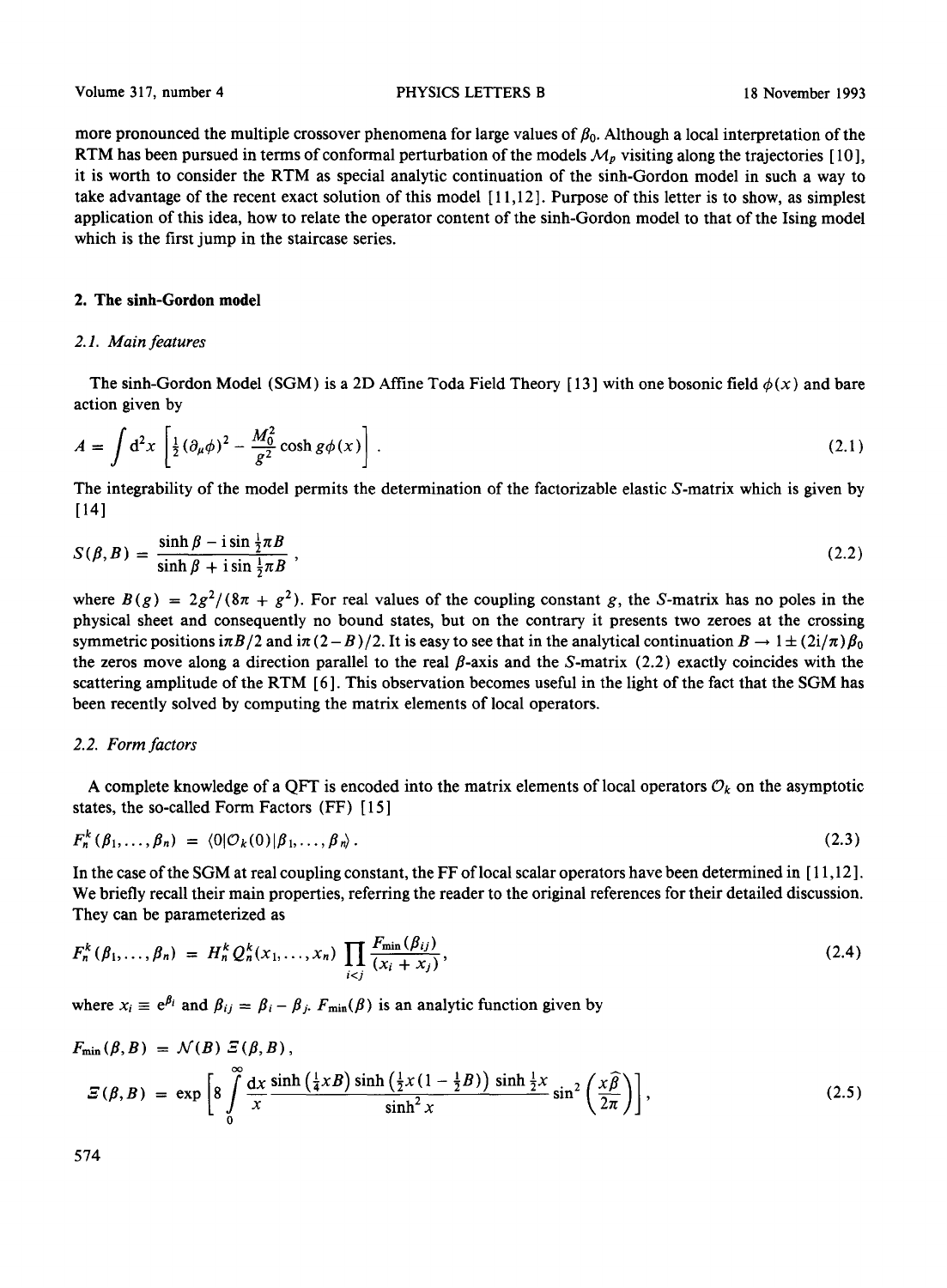Volume 317, number 4 **PHYSICS LETTERS B** 18 November 1993

$$
\mathcal{N}(B) = \exp\left[-4\int\limits_{0}^{\infty}\frac{\mathrm{d}x}{x}\frac{\sinh\left(\frac{1}{4}xB\right)\sinh\left(\frac{1}{2}x\left(1-\frac{1}{2}B\right)\right)\sinh\frac{1}{2}x}{\sinh^2 x}\right]
$$

 $(\widehat{\beta} = i\pi - \beta)$ .  $F_{min}(\beta, B)$  has a simple zero at the threshold  $\beta = 0$  and no poles in the physical strip  $0 \le$ Im  $\beta \leq \pi$ , with an asymptotic behaviour  $\lim_{\beta \to \infty} F_{\min}(\beta, B) = 1$ . In eq. (2.4)  $H_n^k$  are normalization constants which depend on the operator one is considering. The functions  $Q_n^k$  ( $x_1, \ldots, x_n$ ) are symmetric polynomials in the variables  $x_i$ , solutions of the recursion equations which link the *n*-particle and the  $(n + 2)$ -particle form factors

$$
-i \lim_{\widetilde{\beta}\to\beta} (\widetilde{\beta}-\beta) F_{n+2}^k(\widetilde{\beta}+i\pi,\beta,\beta_{\,k}\beta_{\,k}\ldots,\beta_{\,n}) = \left(1-\prod_{i=1}^n S(\beta-\beta_{\,i}B)\right) F_n^k(\beta_{\,1}\ldots,\beta_{\,n}). \tag{2.6}
$$

For FF of spinless operators, the total degree of  $Q_n^k$  is equal to  $n(n-1)/2$  whereas their partial degree in each variable  $x_i$  depends on the operator  $\mathcal{O}_k$  which is considered. It was shown in ref. [12] that a general solution for the  $Q_n^k$  can be written in terms of the so-called *elementary solutions*  $Q_n(p)$  given by <sup>#1</sup>

$$
Q_n(p) = \det M_{ij}(p), \qquad (2.7)
$$

where  $M_{ij}(p)$  is an  $(n - 1) \times (n - 1)$  matrix with entries  $M_{ij}(p) = \sigma_{2i-j} [i - j + p]$  ( $\sigma_i$  are the elementary symmetric polynomials  $[16]$  and p an arbitrary integer).

#### 2.2.1. Form factors of  $\phi(x)$  and  $\Theta(x)$

Important operators of the SGM are the elementary field  $\phi(x)$  and the trace of the stress-energy tensor  $\theta(x)$ . They are odd and even operators respectively under the  $Z_2$  symmetry of the model with normalizations given by  $\langle 0 | \phi(0) | \beta \rangle = 1$  and  $\langle \beta | \Theta(0) | \beta \rangle = 2\pi M^2$ , where M is the physical mass. The whole set of FF of the elementary field  $\phi(x)$  is given by

$$
F_n^{\phi}(\beta_1, ..., \beta_n) = \left(\frac{4 \sin(\pi B/2)}{\mathcal{N}(B)}\right)^{(n-1)/2} \mathcal{Q}_n(0) \prod_{i < j} \frac{F_{\min}(\beta_{ij})}{x_i + x_j} \,. \tag{2.8}
$$

They are automatically zero for even n (in agreement with the  $Z_2$  parity of the model) whereas for odd n they vanish asymptotically when  $\beta_i \to \infty$ , as follows from the LSZ reduction formula. Concerning the FF of  $\Theta(x)$ ,  $F_{2n+1}^{\theta} = 0$  whereas  $F_{2n}^{\theta}$  are given by

$$
F_{2n}^{\Theta}(\beta_1,\ldots,\beta_{2n}) = \frac{2\pi M^2}{\mathcal{N}(B)} \left(\frac{4\sin(\pi B/2)}{\mathcal{N}(B)}\right)^{n-1} \mathcal{Q}_{2n}(1) \prod_{i < j} \frac{F_{\min}(\beta_{ij})}{x_i + x_j},\tag{2.9}
$$

and they go to a constant when  $\beta_i \rightarrow \infty$ 

### *2.2.2. Kernel solutions*

The general structure of the FF of the SGM is that of a sequence of finite linear spaces whose dimensions grow linearly as n increasing the number  $2n - 1$  or  $2n$  of external particles. In fact, at each level of the recursive process the space of the FF is enlarged by including the kernel solutions of the recursive equation (2.6), i.e.  $Q_n(-x, x, x_1, \ldots, x_{n-2}) = 0$ . With the constraint that the total order of the polynomials is  $\frac{1}{2}n(n-1)$ , the kernel is unique and given by  $\Sigma_n(x_1, \ldots, x_n) = \det \sigma_{2i-j}$ . This solution gives rise to the half-infinite chain under the recursive pinching  $x_1 = -x_2 = x$ 

$$
\ldots \to Q_{n+4}^{(n)} \to Q_{n+2}^{(n)} \to Q_n^{(n)} = \Sigma_n \to 0 \tag{2.10}
$$

<sup>#1</sup> We have suppressed the dependence of  $Q(p)$  from the variables  $x_i$ .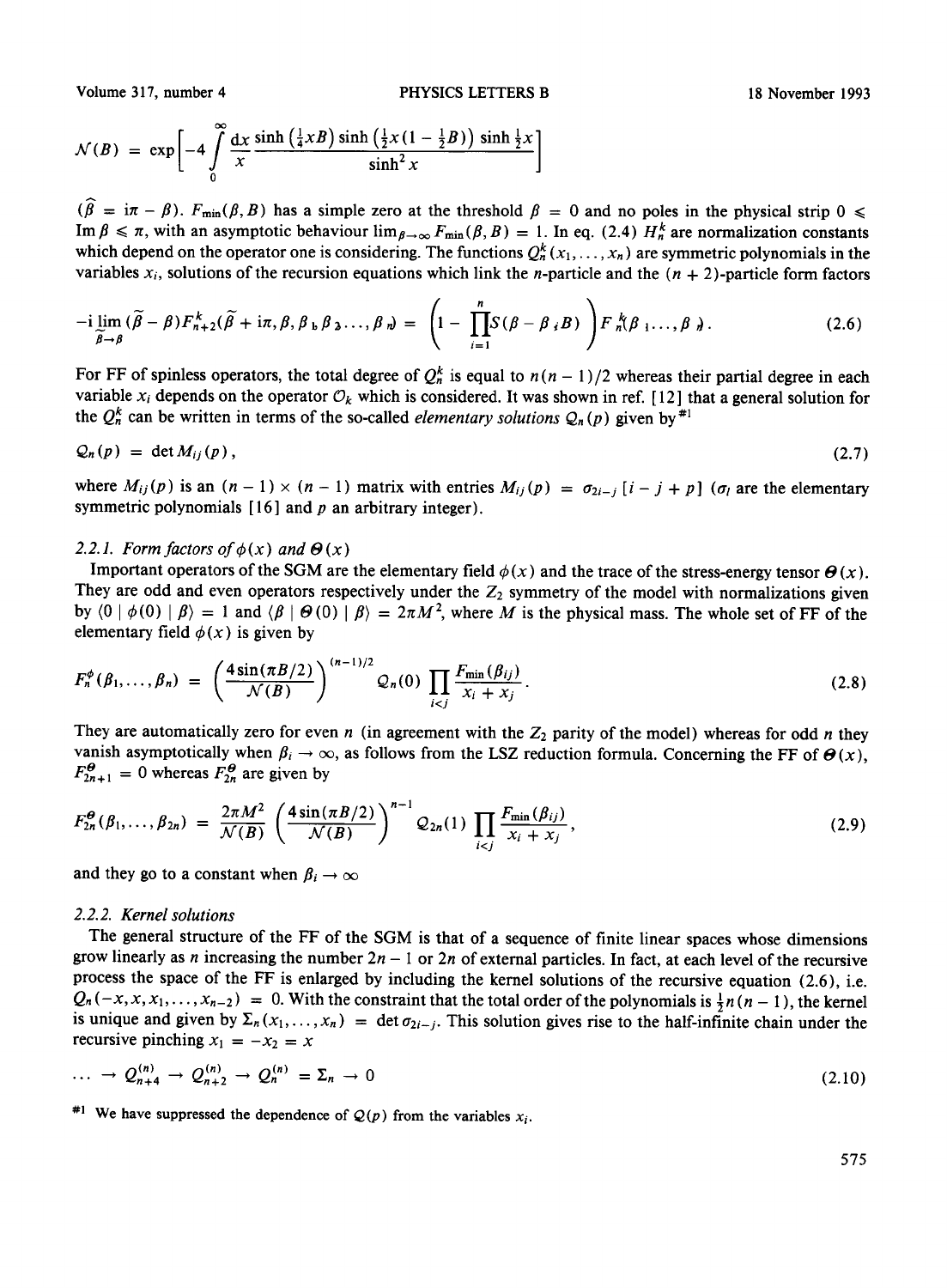and therefore the whole space of FF presents the foliation structure  $*2$ 

$$
\cdots \rightarrow Q_{n+4}^{(1)} \rightarrow Q_{n+2}^{(1)} \rightarrow Q_n^{(1)} \rightarrow Q_{n-2}^{(1)} \rightarrow \cdots \rightarrow Q_3^{(1)} \rightarrow 1
$$
\n
$$
\cdots \rightarrow Q_{n+4}^{(3)} \rightarrow Q_{n+2}^{(3)} \rightarrow Q_n^{(3)} \rightarrow Q_{n-2}^{(3)} \rightarrow \cdots \rightarrow \sum_3
$$
\n
$$
\cdots \rightarrow Q_{n+4}^{(n-2)} \rightarrow Q_{n+2}^{(n-2)} \rightarrow Q_n^{(n-2)} \rightarrow \sum_{n-2}
$$
\n
$$
\cdots \rightarrow Q_{n+4}^{(n)} \rightarrow Q_{n+2}^{(n)} \rightarrow \sum_n
$$
\n
$$
\cdots \rightarrow Q_{n+4}^{(n+2)} \rightarrow \sum_{n+2}^{(n+2)} \cdots \sum_{n+2}^{(n+2)} \cdots \sum_{n+2}^{(n+2)} \cdots \sum_{n+2}^{(n+2)} \cdots \sum_{n+2}^{(n+2)} \cdots \sum_{n+2}^{(n+2)} \cdots \sum_{n+2}^{(n+2)} \cdots \sum_{n+2}^{(n+2)} \cdots \sum_{n+2}^{(n+2)} \cdots \sum_{n+2}^{(n+2)} \cdots \sum_{n+2}^{(n+2)} \cdots \sum_{n+2}^{(n+2)} \cdots \sum_{n+2}^{(n+2)} \cdots \sum_{n+2}^{(n+2)} \cdots \sum_{n+2}^{(n+2)} \cdots \sum_{n+2}^{(n+2)} \cdots \sum_{n+2}^{(n+2)} \cdots \sum_{n+2}^{(n+2)} \cdots \sum_{n+2}^{(n+2)} \cdots \sum_{n+2}^{(n+2)} \cdots \sum_{n+2}^{(n+2)} \cdots \sum_{n+2}^{(n+2)} \cdots \sum_{n+2}^{(n+2)} \cdots \sum_{n+2}^{(n+2)} \cdots \sum_{n+2}^{(n+2)} \cdots \sum_{n+2}^{(n+2)} \cdots \sum_{n+2}^{(n+2)} \cdots \sum_{n+2}^{(n+2)} \cdots \sum_{n+2}^{(n+2)} \cdots \sum_{n+2}^{(n+2)} \cdots \sum_{n+2}^{(n+2)} \cdots \sum_{n+
$$

The explicit expressions of such solutions can be found by determining the linear combination of  $Q_n(k)$  which reduces to  $\Sigma_n$  at the level *n*.

#### **3. Violation of the c-theorem sum rule in the RTM**

Since the RTM may be seen as the SGM at  $B = 1 \pm (2i/\pi) \beta_0$ , it is natural to study the behaviour of the FF of the latter model under this analytic continuation. As we show, the presence of a scale  $\beta_0$  in the rapidity axes may induce a non-uniform convergence in series expansions obtained in the original sinh-Gordon model. Consider for instance the total variation of the central charge  $\Delta c = c_{uv} - c_{ir}$  going from the short to the large distances. For both the SGM and the RTM,  $\Delta c = 1$ . Let us try to express it as a sum-rule fulfilled by the two-point function of the trace  $\Theta(x)$  [9,17]

$$
\Delta c = \frac{3}{4\pi} \int r^2 \langle \Theta(r) \Theta(0) \rangle d^2 r = \sum_{n=1}^{\infty} \Delta c^{(2n)}, \qquad (3.1)
$$

where  $\Delta c^{(2n)}$  is the contribution to the variation of the central charge coming from the 2n-intermediate states. In the original SGM with real coupling constant, the convergence of the series to the value  $\Delta c = 1$  is extremely fast and almost saturated by the two-particle contribution  $\Delta c^{(2)}$  [11]. This has to be expected, given the massive behaviour of the model and the threshold suppression phenomena analyzed in [18]. Similar behaviour has been also observed in supersymmetric models [ 19 ]. However, in the RTM the situation is drastically different. Consider initially the two-particle contribution to the c-theorem sum rule

$$
\Delta c^{(2)}(\beta_0) = \frac{3}{2} \int\limits_0^\infty d\beta \frac{|\mathcal{Z}(2\beta, \beta_0)|^2}{\cosh^4 \beta}.
$$
\n(3.2)

The plot of such a quantity (fig. 1) shows that  $\Delta c^{(2)}(\beta_0)$  monotonically decreases from the value very close to 1 at  $\beta_0 = 0$  (corresponding to the sinh-Gordon self-dual point) to 1/2 for  $\beta_0 \rightarrow \infty$ . The asymptotic value 1/2 can be easily obtained analytically by noticing that

$$
\mathcal{Z}(\beta,\beta_0) = \sinh \frac{\beta}{2} h(\beta,\beta_0), \quad h(\beta,\beta_0) \simeq \begin{cases} \exp \left( -\frac{\beta-\beta_0}{2} \right), & \beta > \beta_0 \\ -i, & \beta < \beta_0 \end{cases}
$$

and therefore for  $\beta_0 \rightarrow \infty$  the integral (3.2) simply reduces to

$$
\Delta c^{(2)}(|\beta_0| \to \infty) = \frac{3}{2} \int\limits_0^\infty d\beta \frac{\sinh^2 \beta}{\cosh^4 \beta} = \frac{1}{2}.
$$
\n(3.3)

#2 This is the structure for FF of odd operators. Analogous structure arises for the FF of even operators.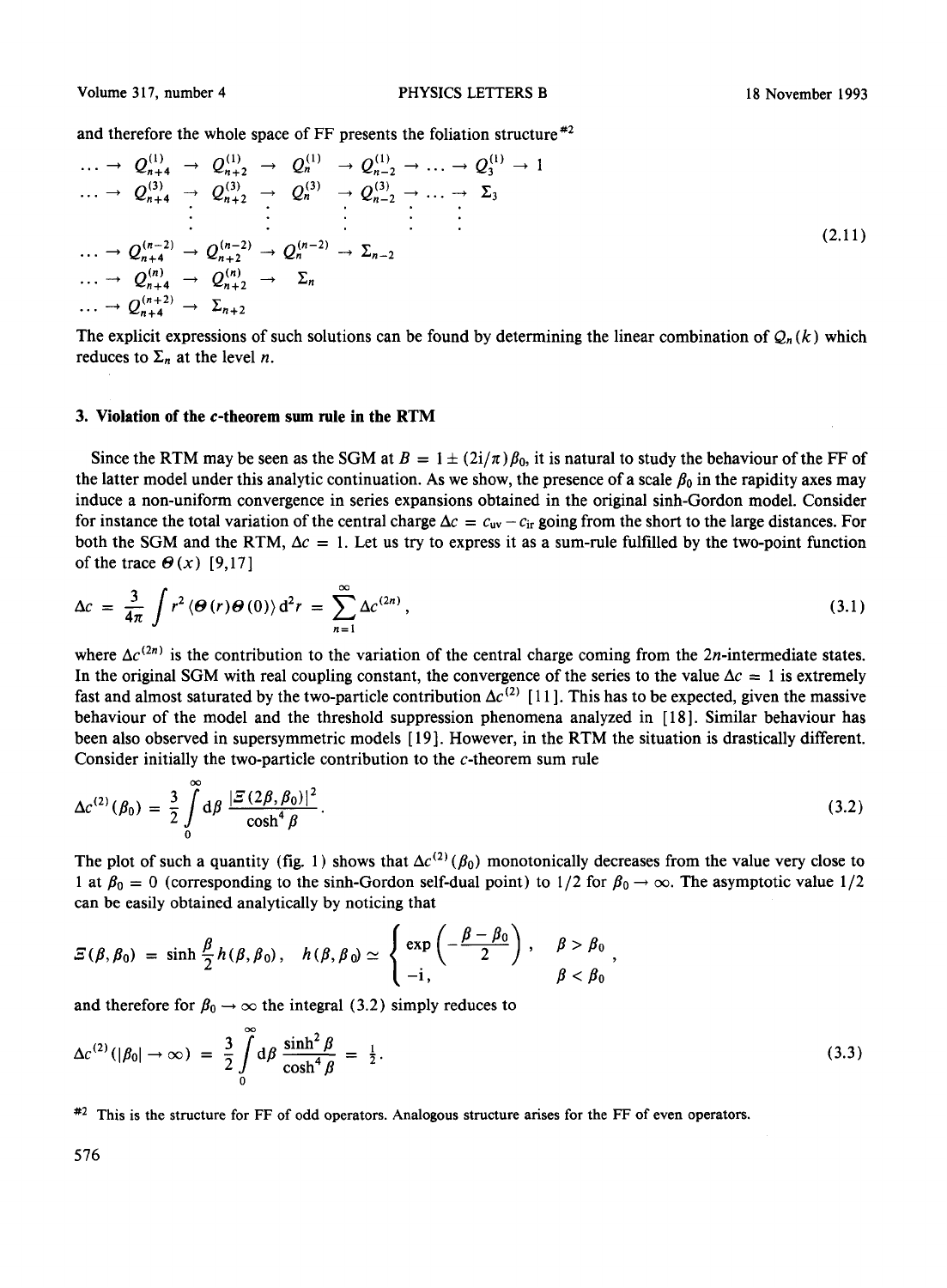

Fig. 1. Plot of  $\Delta c^{(2)}$  as function of  $\beta_0$ .

Concerning the higher particles contributions  $\Delta c^{(2n)}$ , all of them vanish in the limit  $\beta_0 \to \infty$ . In fact, the 2nparticle FF entering the formula (3.1) for  $\Delta c^{(2n)}$  is given by eq. (2.9) and after the analytic continuation they may be written as

$$
F_{2n}(\beta_1,\ldots,\beta_n) = 2\pi m^2 g_{2n}(\beta_0) Q_{2n}(1) \prod_{i
$$

where  $g_{2n}(\beta_0) = (4 \cosh \beta_0)^{n-1} \mathcal{N}^{2n(n-1)}(\beta_0)$ . Analogously to the two-particle case, the  $\beta_0$ -dependence coming from  $h(\beta_{ij})$  is strongly suppressed in the integration over rapidities and the asymptotic behaviour in  $\beta_0$ of  $\Delta c^{(2n)}$  is only determined by the exponential factors contained in  $g_{2n}$  and  $Q_{2n}(1)$ . In the large  $\beta_0$  limit,  $\mathcal{N}(\beta_0) \sim \exp \left(-\frac{1}{2}|\beta_0|\right)$  and then  $g_{2n}(\beta_0) \sim \exp \left\{-\left(n - 1\right)^2|\beta_0|\right\}$ . On the other hand, for  $\beta_0 \to \infty$   $\mathcal{Q}_{2n}(1) \sim$  $\exp\{(n-1)(n-2)|\beta_0|\}P(x_i)$  where  $P(x_i)$  is a symmetric polynomial. So, for  $n > 1$   $\Delta c^{(2n)}(|\beta_0| \to \infty) \to 0$ as  $\exp\{-(n-1)\beta_0\}$ . Therefore the result of the series (3.1) is  $\Delta c = 1/2$  instead of  $\Delta c = 1$ , i.e. a violation of the c-theorem sum rule.

Although striking, the non-uniform convergence of the series has a natural interpretation once the nontrivial interplay between the two scales  $\beta$  and  $\beta_0$  of the problem is correctly taken into account. In fact, since the nparticle contribution in (3.1) behaves as  $e^{-n(Mr)}$ , given any length scale r there is always an integer N<sub>r</sub> such that the states with a number of particles  $n \ge N_r$  give a negligible contribution to the series (3.1). This means that any partial sum  $\Delta c_N \equiv \sum_{m=1}^N \Delta c^{(2m)}$  only reproduces the variation of the c-function from the infrared limit  $r = \infty$  up to a certain scale  $r^{(n)}$ . In usual situations, when  $c(r)$  is a smooth function in the deep ultraviolet region, the first few  $\Delta c^{(2n)}$  are sufficient to give the correct value of  $\Delta c$ , with high level of precision. But for the RTM this is not the case. Consider a scale  $r_1$  such that  $c(r_1, \beta_0 = 0) > 1/2$  (fig. 2). According to the results of the TBA analysis, after the first jump from 0 to  $1/2$ , the function  $c(r, \beta_0)$  stays constant at  $1/2$  until a value  $r_2$ proportional to  $\exp\{-|\beta_0|/2\}$  is reached and, only at this point the second jump takes place. The other jumps occur at  $r_n \sim \exp{\{-|\beta_0| (n-1)/2\}}$  and for  $\beta_0 \to \infty$ , they accumulate to the origin. Truncating the series (3.1)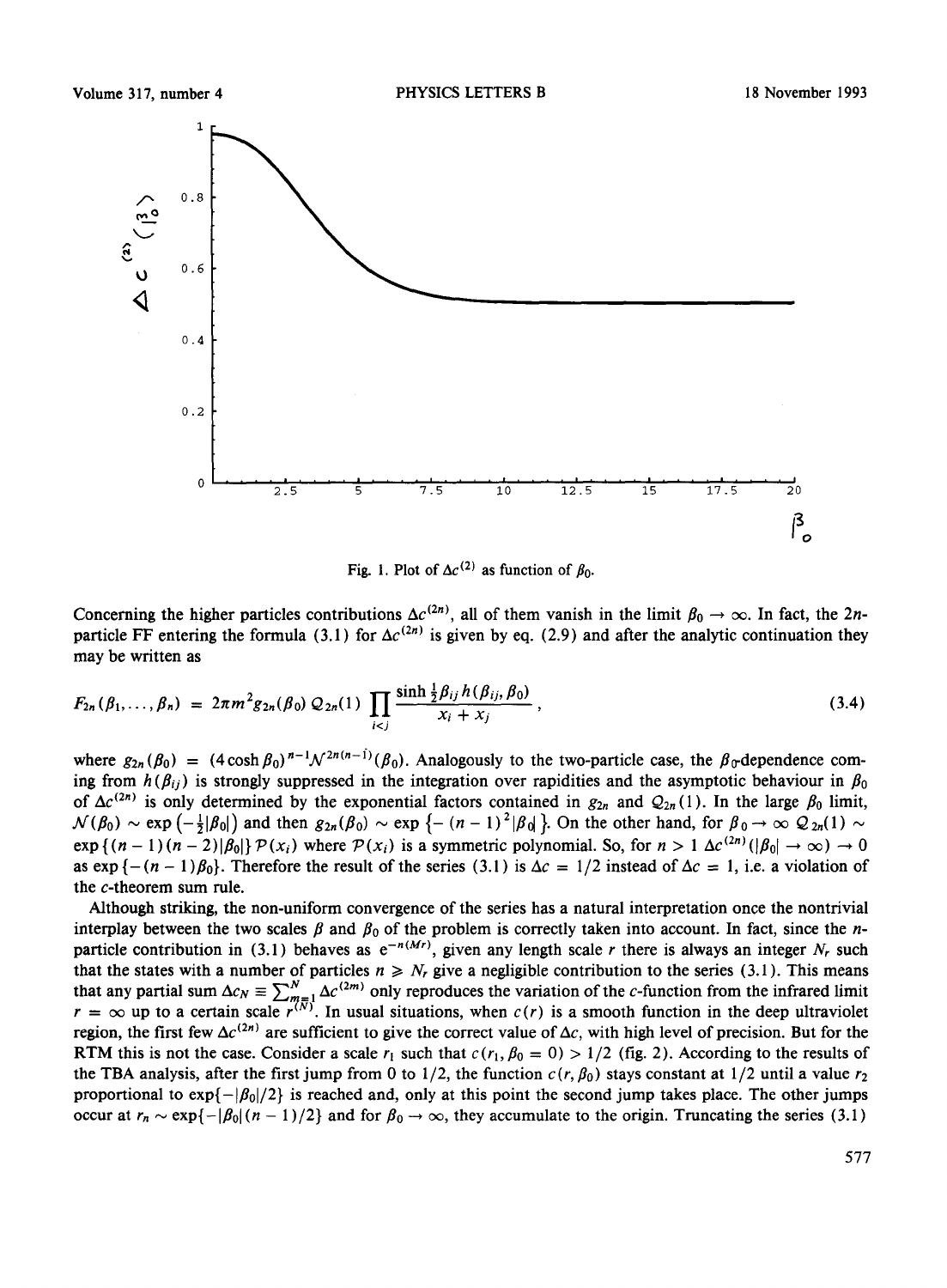

Fig. 2. Roaming trajectories for  $\beta_0 < \beta_0^*$  (a) and  $\beta_0 > \beta_0^*$ (b). For  $\beta_0 > \beta_0^*$ ,  $\Delta c_N$  measured at the scale  $r^{(N)}$  is always 1/2.

to any N, there is *always* a value  $\beta_0^*$  such that  $c(r_1^{(1,0)}, |\beta_0| > |\beta_0^*|) = 1/2$ , i.e. the point of the second jump is always ahead of the corresponding length scale  $r_1^{(1)}$ , however small  $r_1^{(1)}$  may be, and therefore

$$
\lim_{N \to \infty} \lim_{|\beta_0| \to \infty} \Delta c_N(\beta_0) = \frac{1}{2}.
$$
\n(3.5)

# **4. Collapse of the sinh-Gordon model to the Ising model**

Taking the limit  $\beta_0 \to \infty$  (keeping  $\beta$  fixed), the S-matrix of the SGM goes to  $S = -1$ , i.e. to the S-matrix of the thermal perturbed Ising model. Together with (3.6), these results naturally suggest that for  $\beta_0 \to \infty$  the Hilbert space of the original SGM collapses to that of the Ising model, spanned in the local sector only by three independent families of fields, those of identity  $\{1\}$ , magnetization  $\{\sigma\}$  and energy  $\{\epsilon\}$  operators. It is therefore interesting to find the mapping between the operator content of the two models.

It is easy to see that the elementary field  $\phi(x)$  of the SGM is mapped onto the magnetization operator  $\sigma(x)$  of the Ising model. In fact, analytically continuing the FF (2.8) and taking the limit  $\beta_0 \to \infty$ , the  $\beta_0$  dependences coming from different terms of the original expression compensate each other and we obtain the following finite result

$$
F_{2n+1}^{\phi}(\beta_1,\ldots,\beta_{2n+1}) \to i^n \prod_{i (4.1)
$$

These are precisely the FF of the magnetization operator  $\sigma(x)$  of the thermal perturbed Ising model [20,21]. This field belongs to the interacting sector of the theory and its correlation functions satisfy non-trivial differential equations [22,23]. Notice that in this limit the boundary conditions of the field  $\phi$  have been modified: in the original SGM its FF vanish for large values of  $\beta_i$  whereas in the resulting expression (4.1) they go to a constant.

On the other hand, taking the limit  $\beta_0 \to \infty$  for the analytic continuation of the FF of  $\Theta$  (2.9), all of them vanish but  $F_2 = 2\pi m^2 \sinh \frac{\beta}{2}$ . Hence the operator  $\Theta(x)$  of the original SGM is mapped onto the energy operator  $\epsilon(x)$  of the Ising model. This is a free field (a result which is manifest by the absence of higher FF) and its correlators can be easily expressed in terms of Bessel functions. Also in this case the boundary condition of the field  $\Theta$  has been changed, since originally  $F_2^{\Theta}$  goes to a constant for large values of  $\beta_i$  whereas after taking the limit  $\beta_0 \rightarrow \infty$  it diverges at infinity.

It is also interesting to analyze the behaviour for  $\beta_0 \to \infty$  of the kernel solutions. In this limit the recursive equations (2.6) become

$$
Q_{n+2}(-x, x, x_1,..., x_n) = -x^{n+1}\sigma_n Q_n(x_1,..., x_n), \quad n = odd, Q_{n+2}(-x, x, x_1,..., x_n), \quad n = even.
$$
 (4.2)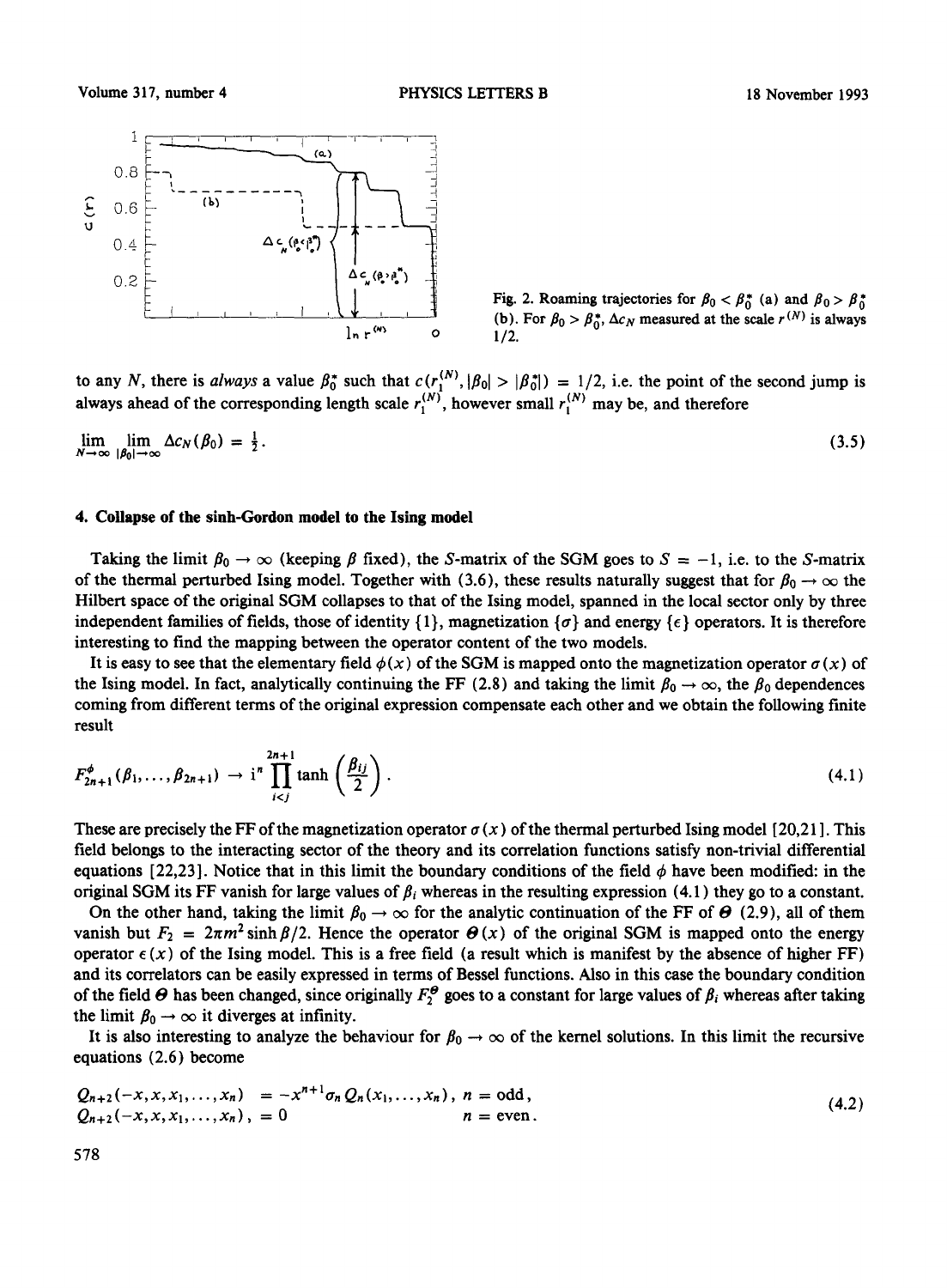Volume 317, number 4 **PHYSICS LETTERS B** 18 November 1993

The kernel solutions of the  $Z_2$  even operators of the original SGM are therefore mapped onto the free sectors of the Ising model, i.e. those given by the identity and energy operators. Indeed, their FF are different from zero only at a given level n in the number of external particles (where they coincide with  $\Sigma_n$  defined in section 2.2.2) and, due to the second equation in (4.2), they decouple from the rest of the recursive chain. Correlators of the operators defined by such FF can be also expressed in terms of Bessel functions.

Such a decoupling in the recursive chain does not occur, on the contrary, for the kernel solutions of the odd operators of the original SGM. Their explicit expressions may be written as determinants of minors of the matrix  $\Sigma_n$ . In fact, consider the half-infinite chain of FF  $Q_{n+2m}^{(n)}$  (n odd and  $m = 1, 2, ...$ ) satisfying the first equation in (4.2), with the initial condition

$$
Q_{n+2}^{(n)} = -x^{n+1}\sigma_n \Sigma_n.
$$
 (4.3)

It is easy to see that  $*^{3} Q_{n+2}^{(n)} = [\Sigma_{n+2}]_{((n+1)/2,n-1)}$  and in general

$$
Q_{n+2m}^{(n)} = \left[ \left[ \dots \left[ \Sigma_{n+2m} \right]_{((n+2m-1)/2, n+2m-1)} \dots \right]_{((n+3)/2, n+3)} \right]_{((n+1)/2, n+1)}.
$$
\n(4.4)

Such FF define matrix elements of operators belonging to the magnetization sector. For instance  $Q_h^{N}$  defines the FF of the magnetization operator itself whereas  $Q_3^{(3)}$  those of the operator  $\mathcal{O}^{(3)} = (\sigma(x) + 1/M^2 \sigma^2 \sigma(x))$  etc. In general such operators have the distinguishing property that their two-point correlation function  $\langle O^{(n)}(r)O^{(n)}(0)\rangle$ decreases at infinity as  $\exp[-nMr]$ .

# 5. Conclusions

The thermal perturbed Ising model is the first model in the staircase series defined by the RTM. Using the analytic continuation which links the sinh-Gordon Model to the RTM, we have seen that in the limit  $\beta_0 \to \infty$  the elementary field of the SGM becomes the magnetization operator  $\sigma$  of the Ising model. This is still an interacting field with non-trivial form factors. On the other hand, the field  $\theta$  and other even operators of the SGM are mapped into the free sectors of the Ising model.

It would be interesting to extend the analysis of this paper to the higher models of the RTM and to find the correlation functions of the QFT associated to the corresponding massless Renormalization Group flows.

#### **Acknowledgement**

We are grateful to A. Schwimmer for useful discussions.

# **References**

- [1] Al.B. Zamolodchikov, Nucl. Phys. B 342 (1990) 695.
- [2] A1.B. Zamolodchikov, Nucl. Phys. B 358 (1990) 497; (1990) 524.
- [3] A.B. Zamolodchikov and AI.B. Zamolodchikov, Ann. Phys. 120 (1979) 253.
- [4] A.B. Zamolodchikov, in: Advanced Studies in Pure Mathematics 19 (1989) 641; Int. **J. Mod. Phys. A 3** (1988) 743.
- [ 5 ] G. Mussardo, Phys. Rep. 218 (1992) 215, and references therein.
- [6] Al.B. Zamolodchikov, Resonance Factorized Scattering and Roaming Trajectories, ENS-LPS-335 (1991).
- [7] A.A. Belavin, A.M. Polyakov and A.B. Zamolodchikov, Nucl. Phys. B 241 (1984) 333.
- [8] D. Friedan, Z. Qiu and S. Shenker, Phys. Rev. Lett. 52 (1984) 1575.

<sup>#3</sup> We denote by  $[A]_{(a,b)}$  the determinant of the matrix obtained by A eliminating its a row and b column.